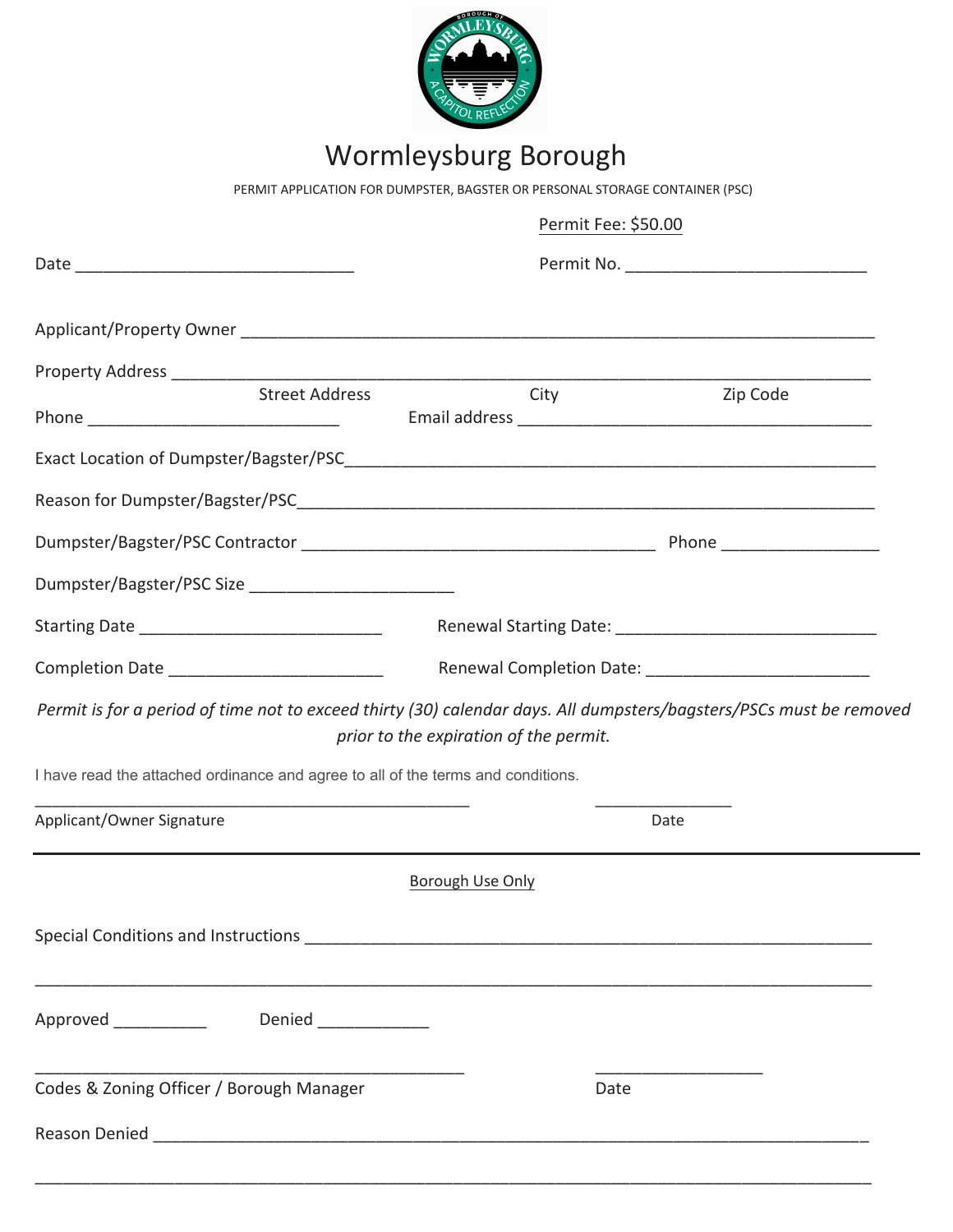- 2. Post Collection: After collection, or no later than the day immediately following the collection, all reusable receptacles and recyclable containers shall be removed from the street or their placement point by 12 p.m. (noon) (prevailing time).
- 3. All reusable garbage cans, receptables, and recycling containers shall be removed from the street or their designated collection points after pick up, and placed for storage behind the front or the viewable portions of a residential, multi-family, commercial, or industrial building so that they are out of sight and out of public view.
- F. Placement Limitations.
	- 1. In no case shall it be permissible to place a garbage can, trash can, dumpster, bagster or PSCs in a clear site triangle at an intersection or in a place that interferes with visual lines of sight, obstructs the view of vehicle operators, hinders pedestrian or vehicle access, or creates a public nuisance.

### **§20-104. Garbage and Refuse Vehicles.**

All waste transportation vehicles and trailers used to collect and transport garbage and refuse in the Borough must be so constructed, or covered, and all handling of garbage and refuse on the premises from which collected, and in its transportation, shall be done in such a way that no spilling, leaking or strewing shall occur on such premises or streets of the Borough. This includes dumpsters, bagsters and PSCs.

### **§20-105. Dumpsters and Similar Units.**

- A. All dumpster units (standing or temporary) used in the disposal and collection of garbage, or rubbish or other refuse in the Borough shall be so constructed or covered with water tight lids that are kept closed at all times except when the user is depositing garbage, rubbish or other refuse therein or when the collector is collecting the same therefrom.
- B. All persons handling such material on the premises served by the dumpster unit shall handle it in such a way as to prevent spilling, leaking or strewing of the garbage, rubbish or refuse on the premises or on the streets.
- C. A company providing a one-time pick-up of a bagster unit shall be exempt from the requirement to seek a Hauler Permit.
- D. Standing dumpster units, such as those placed for long-term use at an apartment building or commercial property, shall be located on the premises served and shall not be placed on a sidewalk, street, alley, or a Borough right-of-way.
- E. Standing dumpsters shall be placed out of the public view to the extent possible.

# **§20-105. 1 Temporary Placement; Permit Requirement and Exceptions.**

- A. Temporary placement of dumpsters, bagsters or PSCs on a street, within public rights-ofway, public grounds, or upon private property: It shall be illegal for any person to place one or more dumpsters, bagsters or PSCs in or upon any street, within a public right-of-way, public grounds or upon private property without first obtaining a permit.
- B. The requirements of this Section 20-105.1 shall not be applicable to: (1) any standing (or permanent) dumpster for which the Borough has entered into a license agreement, (2) or any permanent dumpster required to be located at any apartment house or multi-family dwelling.
- C. Any Commercial Waste Hauler that is not the Borough's Authorized Collector that seeks to place a permanent dumpster to service a specific property or commercial establishment shall seek a Hauler Permit. (See §20-107 Permit - Hauler.)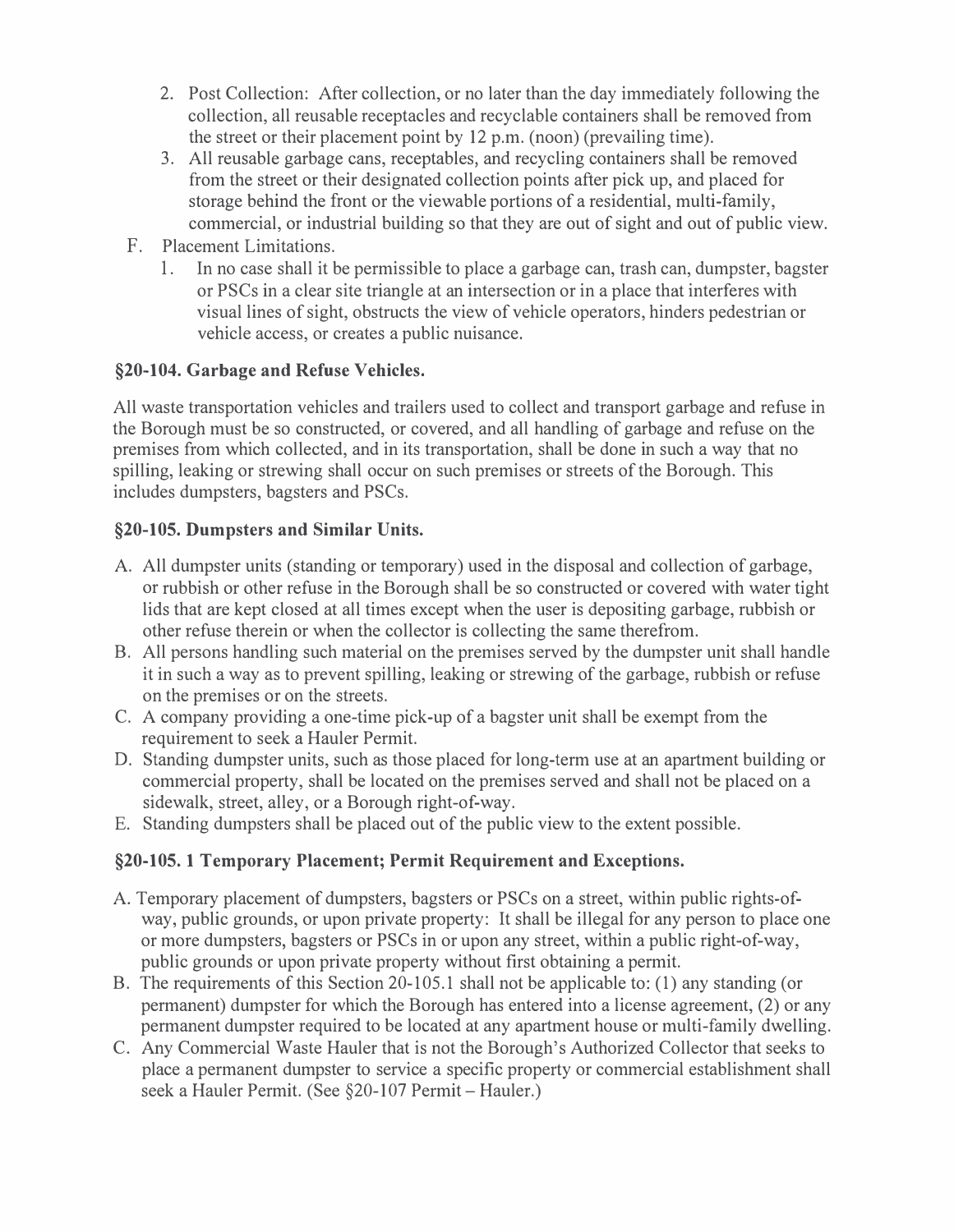# **§20-105.2 General Rules for Dumpster Use.**

- A. General Restrictions and Requirements.
	- 1. Application for a placement permit including applicable fees (if any) must be submitted to the Codes Enforcement Officer or a designated representative at least seven (7) days prior to the proposed placement.
	- 2. Every applicant for a permit to place one or more dumpsters, bagster or PSCs upon a street, curb or public grounds shall be responsible to repair any damage caused by the applicant's use of that area, which must be returned to its original condition. Should the applicant fail to make such repairs, the Codes Enforcement Officer or their designee shall provide a written letter outlining the damage and remedy required and providing thirty (30) days to make repairs. Should the applicant fail to respond to the letter or to make repairs, the Codes Enforcement Officer may cause the repairs to be made and impose costs, fines and fees on the applicant to reimburse the Borough for any related expenses.
	- 3. By applying for a permit, applicants agree to allow access to private property without advance notification by Borough Officials during reasonable hours of the day to verify compliance with the permit and applicable provisions of this Chapter.
	- 4. No dumpster or PSC shall be transported, emptied, or serviced between the hours of 9:00 p.m. and 7:00 a.m. on any day; nor shall any mechanical, hydraulic, or electrical loader, compactor, packer or conveyor be utilized during such hours.
	- 5. No dumpster shall be filled beyond the top of such dumpster.
	- 6. Dumpsters shall be emptied as soon as practical when full.
	- 7. No dumpster shall be filled by means of a chute, conveyor, belt, or other device, located in, above, on or across a street, or by dropping or throwing items in, above, on or across a street, unless the permit authorizing placement of such dumpster specifically authorizes such a method.
	- 8. When not in use, all dumpsters shall be covered with a lid, tarpaulin or otherwise secured, as approved by the Codes Enforcement Officer or their designee, to prevent odors and debris from blowing out of the container.
	- 9. Trash shall be secured at all times to ensure it is properly contained.
	- 10. No hazardous material or organic waste shall be placed in a dumpster or PSC. It shall be the responsibility of the permit holder to maintain the dumpster and/or PSC free of any vectors including but not limited to rodents, vermin, or insects. Any person who violates the restrictions set forth herein shall be personally liable for such actions. This liability is in addition to any criminal sanctions that may be imposed.
- B. General Conditions for Placement and Visibility.
	- 1. Only one dumpster or PSC may be placed on any property at one time unless the Codes Enforcement Officer or their designee shall determine there is good cause for permitting more than one at a time.
	- 2. All dumpsters and PSCs shall be in a condition free from rust, peeling paint and other forms of deterioration.
	- 3. The dumpster and/or PSC must not contain any excessive advertising beyond the identification of the company name and phone number of the company which placed the container on the property.
	- 4. No roll-off dumpster or PSC shall exceed forty (40) cubic yards in area.
	- 5. The use of a PSC shall not be for the long-term storage of any commercial or businessrelated items. A PSC shall be clean and free of accumulated garbage, and its use limited to the temporary relocation of items from or for the premises the permit indicates only.